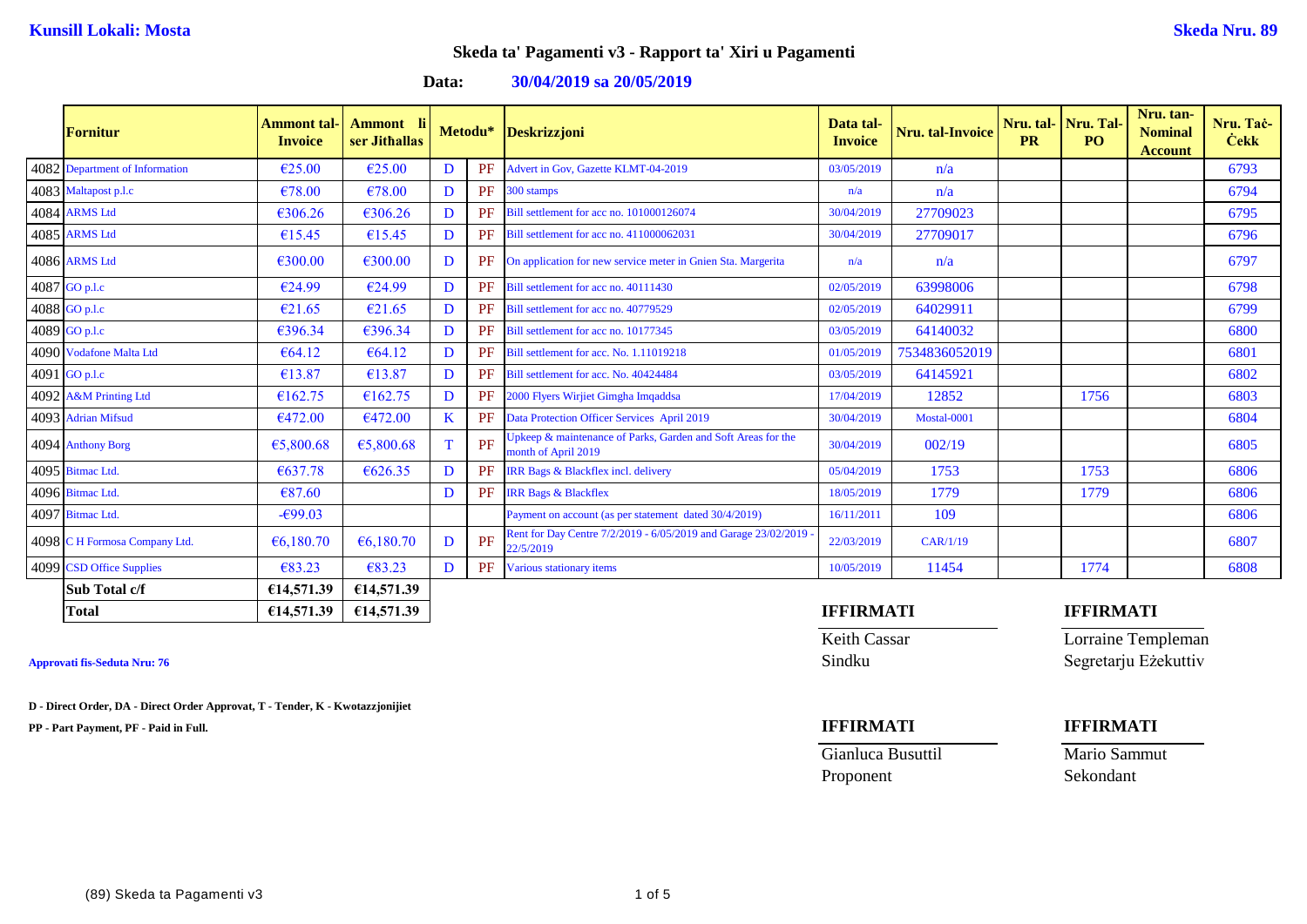**Data: 30/04/2019 sa 20/05/2019**

| <b>Fornitur</b>                    | Ammont tal<br><b>Invoice</b> | Ammont li<br>ser Jithallas |    | Metodu* | <b>Deskrizzjoni</b>                                                                                                                          | Data tal-<br><b>Invoice</b> | Nru. tal-Invoice | <b>PR</b> | Nru. tal- Nru. Tal-<br>PO. | Nru. tan-<br><b>Nominal</b><br><b>Account</b> | Nru. Tač-<br><b>Cekk</b> |
|------------------------------------|------------------------------|----------------------------|----|---------|----------------------------------------------------------------------------------------------------------------------------------------------|-----------------------------|------------------|-----------|----------------------------|-----------------------------------------------|--------------------------|
| 4100 David Debono                  | E21.31                       | €43.31                     | D  | PF      | Reimbursement for electrical items bought for Gnien Sta Margerita<br>from WURTH                                                              | 20/04/2019                  | 904224           |           |                            |                                               | 6809                     |
| 4101 David Debono                  | €22.00                       |                            | D  | PF      | Reimbursement for electrical items bought for Gnien Sta Margerita<br>from C&X Ironmongery                                                    | 02/05/2019                  | 8515             |           |                            |                                               | 6809                     |
| $4102$ E.J. Mangion                | €1,275.00                    | €1,275.00                  | D  | PF      | 8% are seening of culverts & gutters with Jetting / vacuum bowser<br>in Triq il-Kbira between Lord Nelson Restaurant and St. Joseph<br>tatue | 10/04/2019                  | 16148            |           | WO54-201                   | 3050                                          | 6810                     |
| 4103 ESS Ltd                       | €907.16                      | €907.16                    | D  | PF      | Electrical box incl. pole mounting kit CCTV camera Gnien Sta<br>Margerita                                                                    | 26/04/2019                  | 269402           |           | 1760                       |                                               | 6811                     |
| 4104 Frankie Mifsud                | €150.00                      | €1,750.00                  | D  | PF      | Opening blockage in both Disabled & Gents Public Convenience                                                                                 | 30/04/2019                  | 8671             |           | 1759                       |                                               | 6812                     |
| 4105 Frankie Mifsud                | €1,200.00                    |                            | D  | PF      | Removing weeds, branches, stones and clean non urban lane in<br>alley in Triq il-Bdiewa                                                      | 30/04/2019                  | 8672             |           | WO63-2019                  |                                               | 6812                     |
| 4106 Frankie Mifsud                | €400.00                      |                            | D  | PF      | Removing weeds, branches, stones and clean non urban lane in<br>alley in Triq il-Bdiewa (Extra part in the same alley)                       | 30/04/2019                  | 8373             |           | WO69-2019                  |                                               | 6812                     |
| 4107 G.3.B Ltd                     | €496.57                      | €968.31                    | T  | PF      | Upkeep of public convenience March 2019                                                                                                      | 28/03/2019                  | <b>MST18/19</b>  |           |                            |                                               | 6813                     |
| 4108 G.3.B Ltd                     | $-624.83$                    |                            | T  | PF      | Less 5% as per defaault notice 6/2019                                                                                                        | 07/03/2019                  | 39/0314/19/CC    |           |                            |                                               | 6813                     |
| 4109 G.3.B Ltd                     | €496.57                      |                            | T  | PF      | Upkeep of public convenience April 2019                                                                                                      | 27/04/2019                  | <b>MST19/19</b>  |           |                            |                                               | 6813                     |
| 4110 Galea Cleaning Solutions JV   | €10,680.00                   | €10,680.00                 | T  | PF      | Street sweeping for the month of March 2019                                                                                                  | 17/04/2019                  | 127              |           |                            |                                               | 6814                     |
| 4111 James Zerafa obo Choc Au Lait | €460.00                      | €460.00                    | D  | PF      | Catering for event launching of Book Musta-Rahal Twelidi<br>9/5/2019                                                                         | 09/05/2019                  | 16755 550        |           | 1765                       |                                               | 6815                     |
| 4112 Jean-Pierre Portanier Mifsud  | €649.00                      | €649.00                    | D  | PF      | PA system / 3 TV's / 1 camera / 2 cordless mics for seminar Nativity<br>erib                                                                 | 17/03/2019                  | 015/19           |           | 1705                       |                                               | 6816                     |
| 4113 Jimmy Muscat                  | €2,693.20                    | €2,693.20                  | T. | PF      | <b>Bulky refuse collection April 2019</b>                                                                                                    | 30/04/2019                  | 004/19           |           |                            |                                               | 6817                     |
| 4114 Josie Silencers               | €2,160.58                    | €2,160.58                  | D  | PF      | 6 galvanized poles for CCTV cameras                                                                                                          | 09/05/2019                  | 413              |           | 1764                       |                                               | 6818                     |
| <b>Sub Total c/f</b>               | €21,586.56                   | €21,586.56                 |    |         |                                                                                                                                              |                             |                  |           |                            |                                               |                          |
| Sub Total b/f                      | £14,571.39                   | €14,571.39                 |    |         |                                                                                                                                              |                             |                  |           |                            |                                               |                          |

**D - Direct Order, DA - Direct Order Approvat, T - Tender, K - Kwotazzjonijiet**

**PP - Part Payment, PF - Paid in Full. IFFIRMATI IFFIRMATI**

## **Total €36,157.95 €36,157.95 IFFIRMATI IFFIRMATI**

## Gianluca Busuttil Mario Sammut Proponent Sekondant

**Keith Cassar Lorraine Templeman** Approvati fis-Seduta Nru: 76 Segretarju Eżekuttiv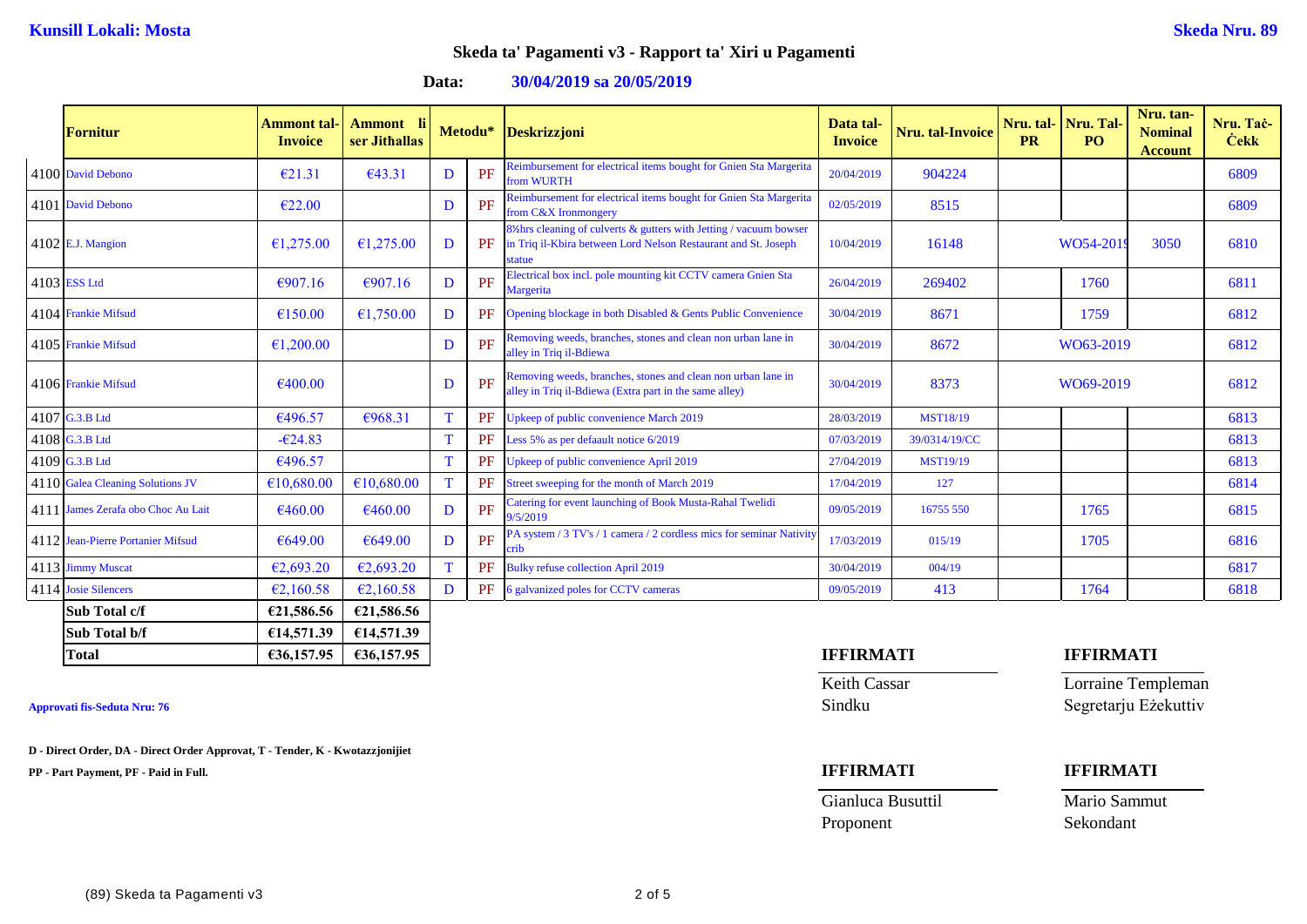**Data: 30/04/2019 sa 20/05/2019**

|           | <b>Fornitur</b>                   | Ammont tal-<br><b>Invoice</b> | Ammont li<br>ser Jithallas |              | Metodu* | <b>Deskrizzjoni</b>                                                                 | Data tal-<br><b>Invoice</b> | <b>Nru.</b> tal-Invoice | <b>PR</b> | Nru. tal- Nru. Tal-<br><b>PO</b> | Nru. tan-<br><b>Nominal</b><br><b>Account</b> | Nru. Tac-<br><b>Cekk</b> |
|-----------|-----------------------------------|-------------------------------|----------------------------|--------------|---------|-------------------------------------------------------------------------------------|-----------------------------|-------------------------|-----------|----------------------------------|-----------------------------------------------|--------------------------|
| 4115 LESA |                                   | €368.75                       | €368.75                    | D            | PF      | 2 Community Officers on both Good Friday & Irxoxt                                   | 30/04/2019                  | 130/LESA/2019           |           |                                  |                                               | 6819                     |
|           | 4116 Malta Bus Coop               | €849.60                       | €849.60                    | D            | PF      | Charges for tour service (Harga 16/5/2019)                                          | 16/05/2019                  | 6100025                 |           | 1780                             |                                               | 6820                     |
|           | 4117 Mario Mallia                 | €416.89                       | €416.89                    | D            | PF      | Repairing short in soft area Sta. Margerita                                         | 13/05/2019                  | 1469                    |           | WO39-2019                        |                                               | 6821                     |
|           | 4118 Mediterranean Music Ltd      | €542.80                       | €542.80                    | D            | PF      | Piano including playing & singing event of launching of Book<br>Musta-Rahal Twelidi | 02/05/2019                  | 90519 / 1087            |           | 1767                             |                                               | 6822                     |
|           | 4119 Melchiore Dimech obo Dimbros | €365.52                       | €365.52                    | <sup>T</sup> | PF      | <b>Cleaning services April 2019</b>                                                 | 07/05/2019                  | 3206                    |           |                                  |                                               | 6823                     |
|           | 4120 Micamed Ltd                  | €28,744.80                    | €28,744.80                 | T            | PF      | Provision and installation of decorative lamps as per tender KLMT-<br>05-2018       | 02/05/2019                  | <b>MST01-19</b>         |           |                                  |                                               | 6824                     |
|           | 4121 Micamed Ltd                  | €229.54                       | €229.54                    | <sup>T</sup> | PF      | <b>Street Lighting Maintenance (W294)</b>                                           | 08/04/2019                  | 2226                    |           |                                  | 3010                                          | 6825                     |
|           | 4122 Micamed Ltd                  | €23.60                        | €23.60                     | T            | PF      | <b>Street Lighting Maintenance (W144)</b>                                           | 08/04/2019                  | 2231                    |           |                                  | 3010                                          | 6825                     |
|           | 4123 Micamed Ltd                  | €97.94                        | €97.94                     | T            | PF      | <b>Street Lighting Maintenance (W069)</b>                                           | 08/04/2019                  | 2232                    |           |                                  | 3010                                          | 6825                     |
|           | 4124 Micamed Ltd                  | €94.40                        | €94.40                     | T            | PF      | <b>Street Lighting Maintenance (W735)</b>                                           | 08/04/2019                  | 2240                    |           |                                  | 3010                                          | 6825                     |
|           | 4125 Micamed Ltd                  | €100.30                       | €100.30                    | T            | PF      | <b>Street Lighting Maintenance (W199)</b>                                           | 08/04/2019                  | 2241                    |           |                                  | 3010                                          | 6825                     |
|           | 4126 Micamed Ltd                  | €94.40                        | €94.40                     | T            | PF      | <b>Street Lighting Maintenance (W154)</b>                                           | 08/04/2019                  | 2255                    |           |                                  | 3010                                          | 6825                     |
|           | 4127 Micamed Ltd                  | €23.60                        | €23.60                     | T            | PF      | <b>Street Lighting Maintenance (C019)</b>                                           | 08/04/2019                  | 2256                    |           |                                  | 3010                                          | 6825                     |
|           | 4128 Micamed Ltd                  | €23.60                        | €23.60                     | T            | PF      | <b>Street Lighting Maintenance (W810)</b>                                           | 08/04/2019                  | 2262                    |           |                                  | 3010                                          | 6825                     |
|           | 4129 Micamed Ltd                  | €206.50                       | €206.50                    | <b>T</b>     | PF      | <b>Street Lighting Maintenance (W547)</b>                                           | 08/04/2019                  | 2268                    |           |                                  | 3010                                          | 6825                     |
|           | 4130 Micamed Ltd                  | €82.60                        | €82.60                     | T            | PF      | <b>Street Lighting Maintenance (W442)</b>                                           | 08/04/2019                  | 2269                    |           |                                  | 3010                                          | 6825                     |
|           | 4131 Micamed Ltd                  | €82.60                        | €82.60                     | <b>T</b>     | PF      | <b>Street Lighting Maintenance (W333)</b>                                           | 08/04/2019                  | 2282                    |           |                                  | 3010                                          | 6825                     |
|           | 4132 Micamed Ltd                  | €230.10                       | €230.10                    | T            | PF      | <b>Street Lighting Maintenance (W425)</b>                                           | 09/04/2019                  | 2286                    |           |                                  | 3010                                          | 6825                     |
|           | 4133 Micamed Ltd                  | €145.14                       | €145.14                    | <b>T</b>     | PF      | <b>Street Lighting Maintenance (W424)</b>                                           | 09/04/2019                  | 2287                    |           |                                  | 3010                                          | 6825                     |
|           | Sub Total c/f                     | €32,722.68                    | €32,722.68                 |              |         |                                                                                     |                             |                         |           |                                  |                                               |                          |
|           | Sub Total b/f                     | €36,157.95                    | €36,157.95                 |              |         |                                                                                     |                             |                         |           |                                  |                                               |                          |

**D - Direct Order, DA - Direct Order Approvat, T - Tender, K - Kwotazzjonijiet**

**PP - Part Payment, PF - Paid in Full. IFFIRMATI IFFIRMATI**

## **Total €68,880.63 €68,880.63 IFFIRMATI IFFIRMATI**

Gianluca Busuttil Mario Sammut Proponent Sekondant

Keith Cassar **Lorraine Templeman** Approvati fis-Seduta Nru: 76 Sindku Segretarju Eżekuttiv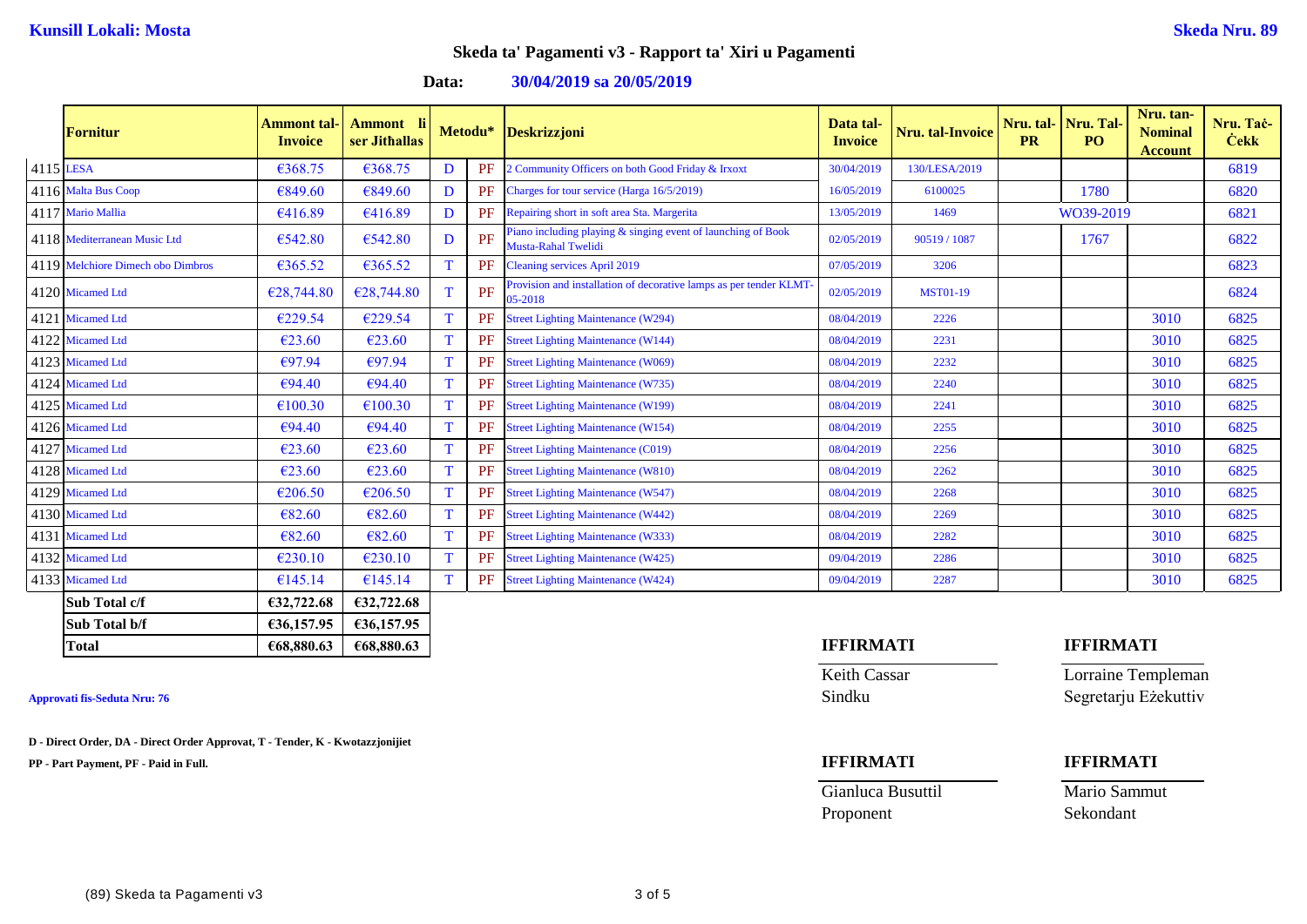**Data: 30/04/2019 sa 20/05/2019**

| <b>Fornitur</b>                  | <b>Ammont tal-</b><br><b>Invoice</b> | Ammont li<br>ser Jithallas |    | Metodu* | Deskrizzjoni                                                                          | Data tal-<br><b>Invoice</b> | Nru. tal-Invoice | <b>PR</b> | Nru. tal-   Nru. Tal-<br>PO. | Nru. tan-<br><b>Nominal</b><br><b>Account</b> | Nru. Tač-<br><b>Cekk</b> |
|----------------------------------|--------------------------------------|----------------------------|----|---------|---------------------------------------------------------------------------------------|-----------------------------|------------------|-----------|------------------------------|-----------------------------------------------|--------------------------|
| 4134 Micamed Ltd                 | €206.50                              | €206.50                    |    | PF      | <b>Street Lighting Maintenance (W286)</b>                                             | 10/04/2019                  | 2306             |           |                              | 3010                                          | 6825                     |
| 4135 Micamed Ltd                 | €206.50                              | €206.50                    | T. | PF      | <b>Street Lighting Maintenance (L346)</b>                                             | 10/04/2019                  | 2312             |           |                              | 3010                                          | 6825                     |
| 4136 Micamed Ltd                 | €23.60                               | €23.60                     | T  | PF      | <b>Street Lighting Maintenance (W810)</b>                                             | 11/04/2019                  | 2325             |           |                              | 3010                                          | 6825                     |
| 4137 Micamed Ltd                 | €23.60                               | €23.60                     | T  | PF      | <b>Street Lighting Maintenance (C019)</b>                                             | 11/04/2019                  | 2326             |           |                              | 3010                                          | 6825                     |
| 4138 Micamed Ltd                 | €94.40                               | €94.40                     | T  | PF      | <b>Street Lighting Maintenance (W566)</b>                                             | 12/04/2019                  | 2340             |           |                              | 3010                                          | 6825                     |
| 4139 Micamed Ltd                 | €94.40                               | €94.40                     | T  | PF      | <b>Street Lighting Maintenance (T005)</b>                                             | 12/04/2019                  | 2343             |           |                              | 3010                                          | 6825                     |
| 4140 Micamed Ltd                 | €206.50                              | €206.50                    | T  | PF      | <b>Street Lighting Maintenance (W046)</b>                                             | 15/04/2019                  | 2370             |           |                              | 3010                                          | 6825                     |
| 4141 Micamed Ltd                 | €106.20                              | €106.20                    | T  | PF      | <b>Street Lighting Maintenance (W178)</b>                                             | 15/04/2019                  | 2371             |           |                              | 3010                                          | 6825                     |
| 4142 Micamed Ltd                 | €23.60                               | €23.60                     | T  | PF      | <b>Street Lighting Maintenance (W294)</b>                                             | 15/04/2019                  | 2376             |           |                              | 3010                                          | 6825                     |
| 4143 Northern Cleaning Group Ltd | €8,844.29                            | €17,689.40                 | T  | PF      | Collection of black bag waste January 2019                                            | 31/01/2019                  | <b>MST 1A/19</b> |           |                              |                                               | 6826                     |
| 4144 Northern Cleaning Group Ltd | €8,845.11                            |                            | T  | PF      | Collection of Organic bag waste January 2019                                          | 31/01/2019                  | <b>MST 1B/19</b> |           |                              |                                               | 6826                     |
| 4145 Paramount Coaches           | €88.50                               | €88.50                     | D  | PF      | Transport service from Mosta to Mellieha one way (Mixja ta'<br>Puttinu)               | 30/04/2019                  | 10007366         |           | 1752                         |                                               | 6827                     |
| 4146 Paul Calleja                | €2,000.00                            | €2,000.00                  | D  | PF      | Removing existing pavement and redoing it in Triq il-Kbira c/w<br>Misrah San Leonardu | 13/05/2019                  | 54               |           | WO62-2019                    |                                               | 6828                     |
| 4147 Philip Azzopardi            | €2,321.73                            | €2,321.73                  | T  | PF      | Maintenance hand / Messenger for the month of April 2019                              | 10/05/2019                  | 007/19           |           |                              |                                               | 6829                     |
| 4148 Philip Azzopardi            | €650.00                              | €650.00                    | T  | PF      | Use of van for the month of April 2019                                                | 10/05/2019                  | 008/19           |           |                              |                                               | 6830                     |
| 4149 Piscopo Cash & Carry        | €227.91                              | €227.91                    | D  | PF      | Soft drinks for both events of books launching 9 & 17/5/2019                          | 08/05/2019                  | 13000179         |           | 1771                         |                                               | 6831                     |
| 4150 Print Right Ltd             | €2,079.00                            | €2,079.00                  | D  | PF      | 300 Books Il-Mostin bejn fidi u storja                                                | 08/05/2019                  | 421              |           | 1762                         |                                               | 6832                     |
| Sub Total c/f                    | €26,041.84                           | €26,041.84                 |    |         |                                                                                       |                             |                  |           |                              |                                               |                          |
| Sub Total b/f                    | €68,880.63                           | €68,880.63                 |    |         |                                                                                       |                             |                  |           |                              |                                               |                          |

**D - Direct Order, DA - Direct Order Approvat, T - Tender, K - Kwotazzjonijiet**

**PP - Part Payment, PF - Paid in Full. IFFIRMATI IFFIRMATI**

Gianluca Busuttil Mario Sammut Proponent Sekondant

## **Total €94,922.47 €94,922.47 IFFIRMATI IFFIRMATI**

**Keith Cassar Lorraine Templeman** Approvati fis-Seduta Nru: 76 Segretarju Eżekuttiv